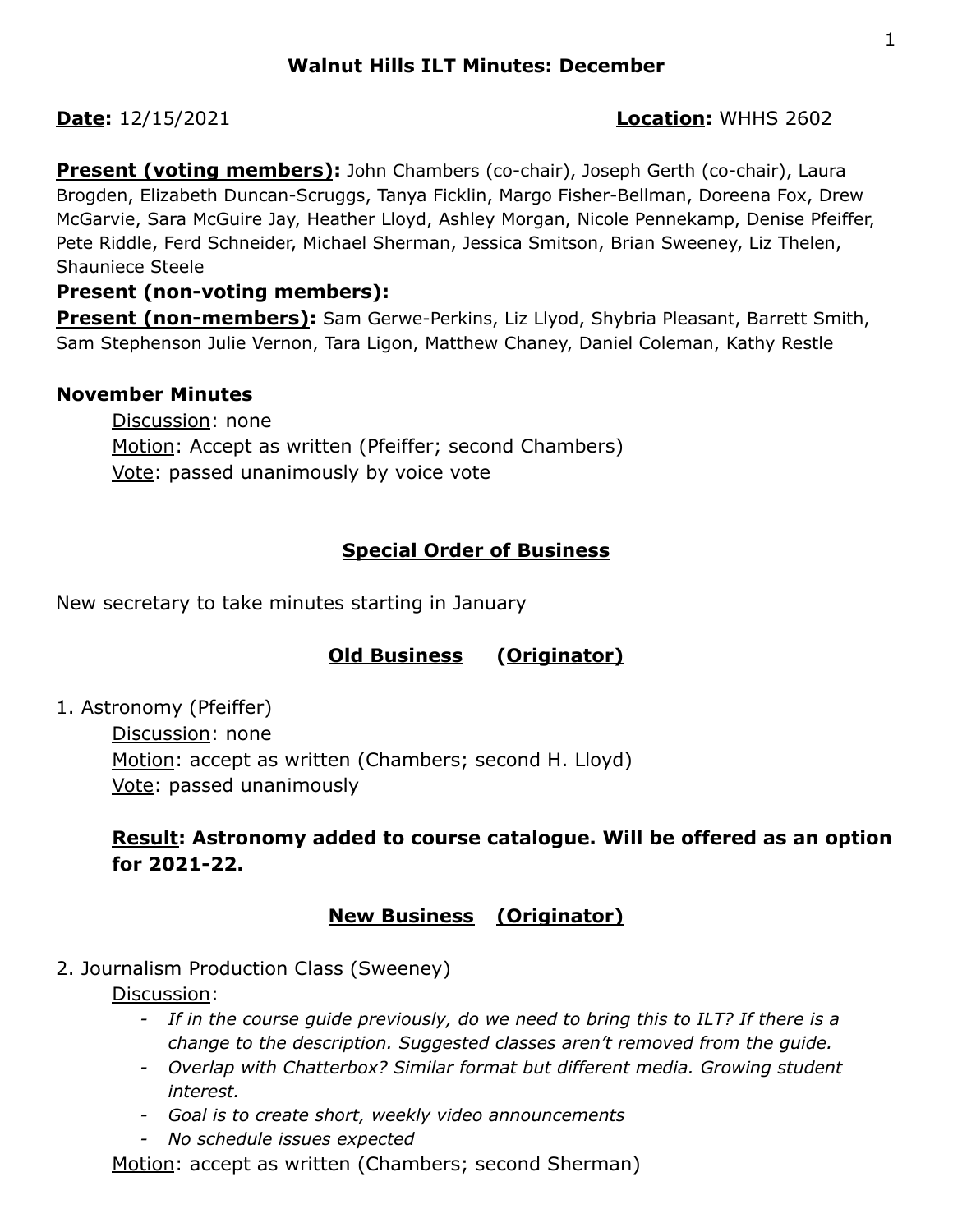## **Walnut Hills ILT Minutes: December**

Vote: passes unanimously, 20-0-0

# **Result: Journalism Production added to course catalogue. Will be offered as an option for 2021-22.**

3. Ceramics I (Sherman)

Discussion:

- *- Potential funding source for materials? Paid for by art fees (\$40 per student is enough to cover materials including glaze)*
- *- Prerequisites? None required. Only for grades 9-12*

Motion: accept as written (Pfeiffer; second McGuire-Jay) Vote: 18-0-0

## **Result: Ceramics I added to course catalogue. Will be offered as an option for 2021-22.**

## 4. January 10 PD (Restle)

Discussion:

- *- Do we know what the district PD is? No, to be announced at the district level*
- *- Move PD day to the 11th in the event that UC plays on the 10th?*
- *- Can we get more clarification about Professional Growth plans before they are due? Yes at the PD meeting.*
- *- Some discussion of data (department or individual teacher level? Time to examine exam data and refine exams as departments)*

Motion: accept as written (Pfeiffer; second Brogden)

Vote: passes by voice vote

## **Result: accepted as written (see attachment)**

## 5. Covid Absence Exam Make-up (Morgan)

Discussion:

- *- Can exam make-up schedule be used for other reasons (e.g. surgery, death in family)? Yes. Can be used for any student with excused absence*
- *- Clarification: everyone is on regular schedule, kids that need to make-up exams will be the only ones following this special make-up schedule*
- *- So far, only 13 kids marked as quarantine/isolation in Powerschool. Does not affect overwhelming numbers of students*
- *- Some flexibility for optioning*

Motion: accept as written (Pfeiffer; second Fisher-Bellman)

Vote: 17-0-1

# **Result: accepted as written (see attachment)**

6. Second Semester Class Meetings (Smitson) Discussion: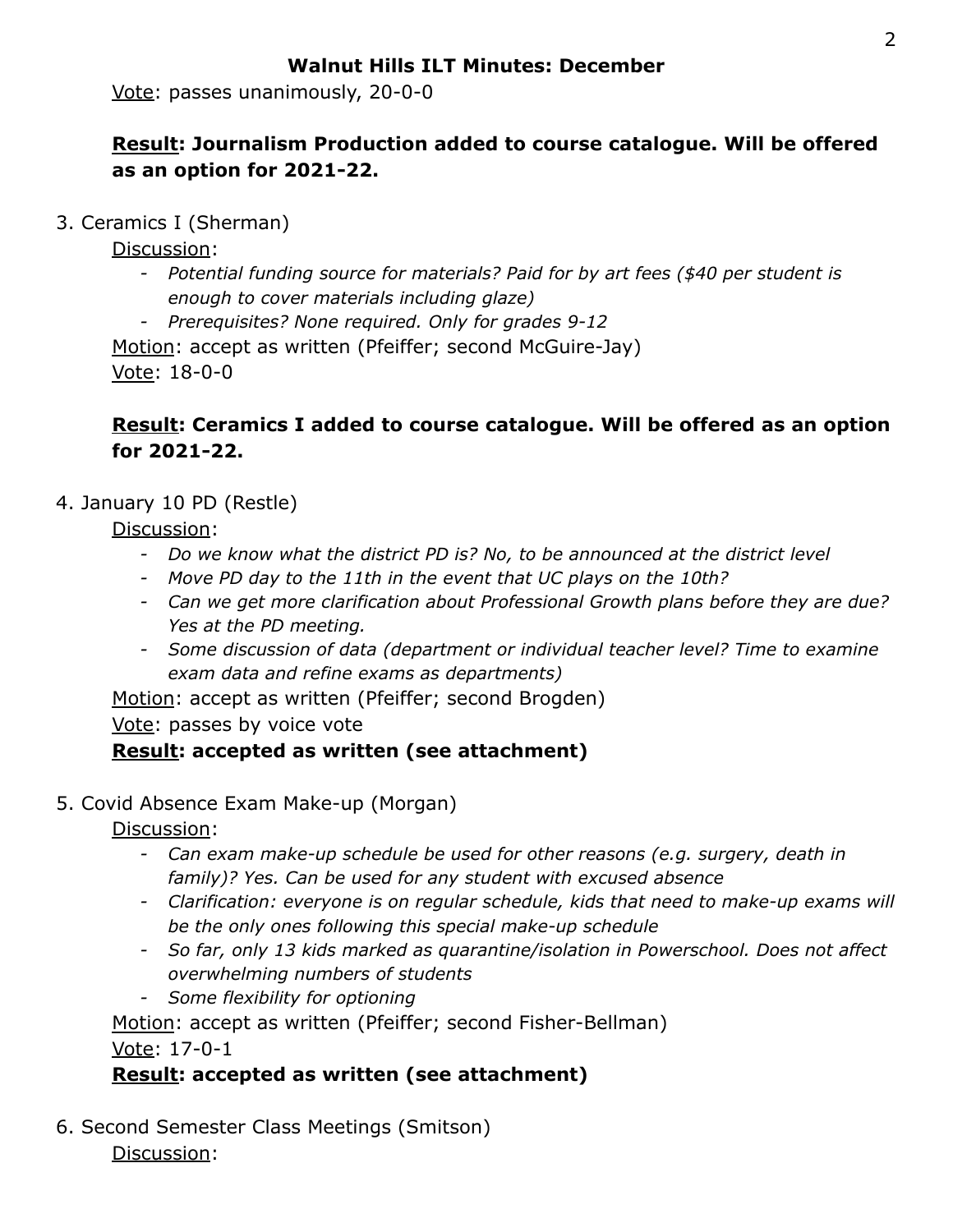## **Walnut Hills ILT Minutes: December**

- *- Fine arts: helpful to know these dates further in advance for stage production classes. Can we settle on these dates when we finalize the fine arts schedule*
- *- Change seniors to next day to better align with Pep Rally (Seniors bell 7 on Friday instead of Thursday). Conflict with student leaders orchestrating the pep rally who will miss the meeting?*

Motion: accept as written with friendly amendment to move seniors to 7th bell on Friday (contingent Pep Rally vote) (Pfeiffer; second Brogden) Vote: 16-2-0

# **Result: accepted with friendly amendment (see attachment)**

# 7. Winter Pep Rally (Morgan)

Discussion:

*- Not enough room for everyone to have a pep rally without big schedule disruptions. Senior pep rally to give back to the senior class and celebrate winter athletes in similar way without disrupting the schedule as much.*

Motion:accept as written (Chambers, second Pfeiffer)

Vote: passes by voice vote

# **Result: accepted as written (see attachment)**

# 8. ILT Procedural Questions (Schneider)

Discussion:

- *- Should we continue using a virtual option for ILT? What about department meetings?*
- *- Yes. Gathering limits still in place for CPS. Open meeting laws require access for anyone who wants to attend.*
- *- Up to department chairs to manage their department meetings*
- *- Expectations will be clarified in January faculty meeting*
- *- Clarification: expectations for PD time for part time teachers? Teachers attend by their workload (e.g. teachers who are 0.6 attend 60% of a PD day)*

Motion to Adjourn: (Morgan, second Pfeiffer) Vote: passes by voice vote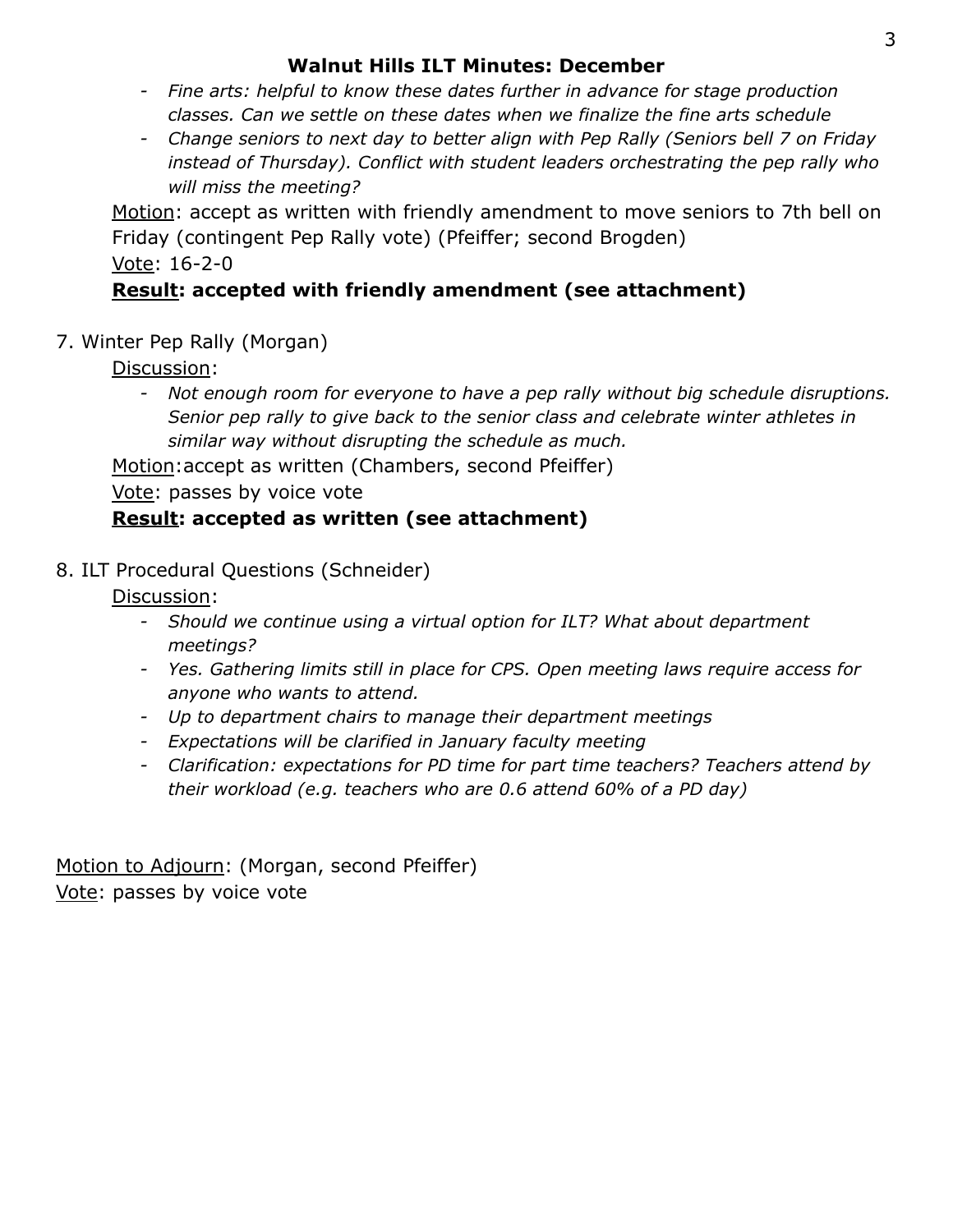## **Walnut Hills ILT Minutes: December**

## 4. January 10 PD

### Proposal PD Day Schedule for Monday, January 10, 2022

8:30-9:15 am: Faculty Meeting (Location TBD, either virtual or auditorium): review of plans for PD day and clarifications regarding ALICE protocols and safety drills

### 9:15-9:30 am: Break

#### 9:30-11:30 am: Department Work Sessions

- Goal: To finalize instructional plans based on EOC, AP, and MAP data shared in fall 2021. By the  $\bullet$ end of this working session, all departments should have written instructional plans based on priority needs identified in the data.
- If that work is already completed, departments should continue working on next steps in vertical and horizontal teaming.
- Since all departments have different data to review and are in various places in this process, we are requesting that department chairs arrange a meeting during the week of January 3 with their respective administrator to discuss plans for the January 10 work session.
- Suggested materials/outline will be provided to department chairs no later than Friday, December 17, 20201

### 11:30 am-12:30 pm: Lunch

### 12:30-3:30 pm: District-facilitated PD Sessions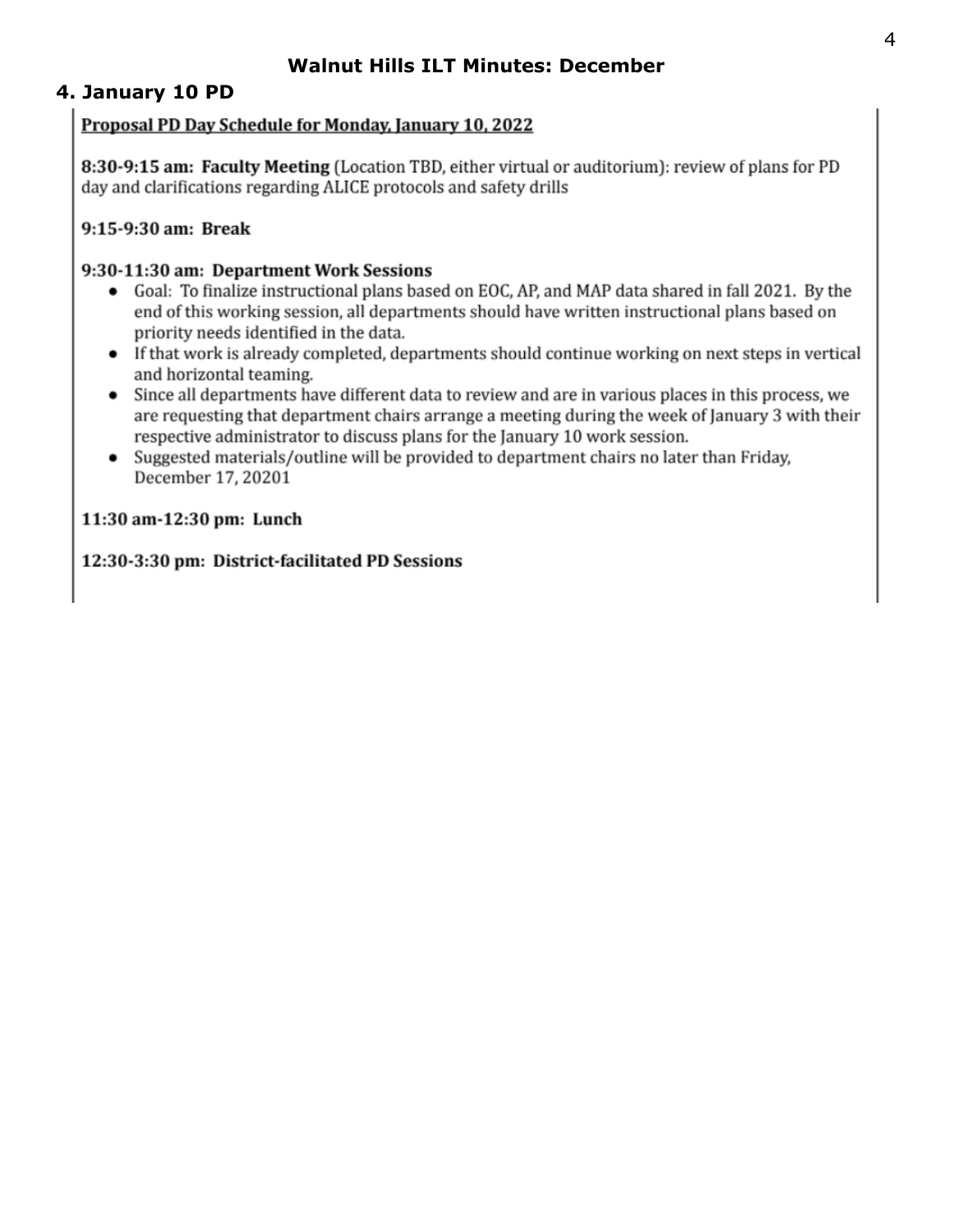## **5. Covid Absence Exam Make-up**

Due to Covid and quarantine procedures, students will have multiple exams to make up. Any student who is out on quarantine (documented and recorded with the attendance office and nurse) will be given the opportunity to test the week following exams. Students will report to room 1412 where there will be a proctor to administer exams. Testing will run Tuesday-Friday.

| Tuesday, January 4, 2022   | $8:00 - 9:10$ 1st Bell Class<br>$9:10-9:15$ Restroom Break (if necessary)<br>$9:20 - 11:20$ 1st Bell Exam<br>11:25 - 1:00 2nd Bell Class *(Lunch Listed Below)<br>$1:00 - 3:00$ 2nd Bell Exam                                                 |
|----------------------------|-----------------------------------------------------------------------------------------------------------------------------------------------------------------------------------------------------------------------------------------------|
| Wednesday, January 5, 2022 | $8:00 - 9:10$ 3 <sup>rd</sup> Bell Class<br>$9:10-9:15$ Restroom Break (if necessary)<br>$9:20 - 11:20$ 3 <sup>rd</sup> Bell Exam<br>$11:25 - 1:00$ 4 <sup>th</sup> Bell Class *(Lunch Listed Below)<br>$1:00-3:00$ 4 <sup>th</sup> Bell Exam |
| Thursday, January 6, 2022  | $8:00 - 9:10$ 5th Bell Class<br>$9:10-9:15$ Restroom Break (if necessary)<br>$9:20 - 11:20$ 5th Bell Exam<br>$11:25 - 1:00$ 6th Bell Class *(Lunch Listed Below)<br>$1:00 - 3:00$ 6th Bell Exam                                               |

| Friday, January 7, 2022 | $8:00 - 9:10$ 7th Bell Class                        |  |  |
|-------------------------|-----------------------------------------------------|--|--|
|                         | $9:10-9:15$ Restroom Break (if necessary)           |  |  |
|                         | $9:20 - 11:20$ 7th Bell Exam                        |  |  |
|                         | $11:25 - 1:00$ 8th Bell Class *(Lunch Listed Below) |  |  |
|                         | $1:00 - 3:00$ 8th Bell Exam                         |  |  |
|                         |                                                     |  |  |

\*Times may have to be adjusted slightly to fit with the lunch schedule on a normal day \*\*If students have a study hall or lunch exam, they can attend the first or second half of the academic school day.